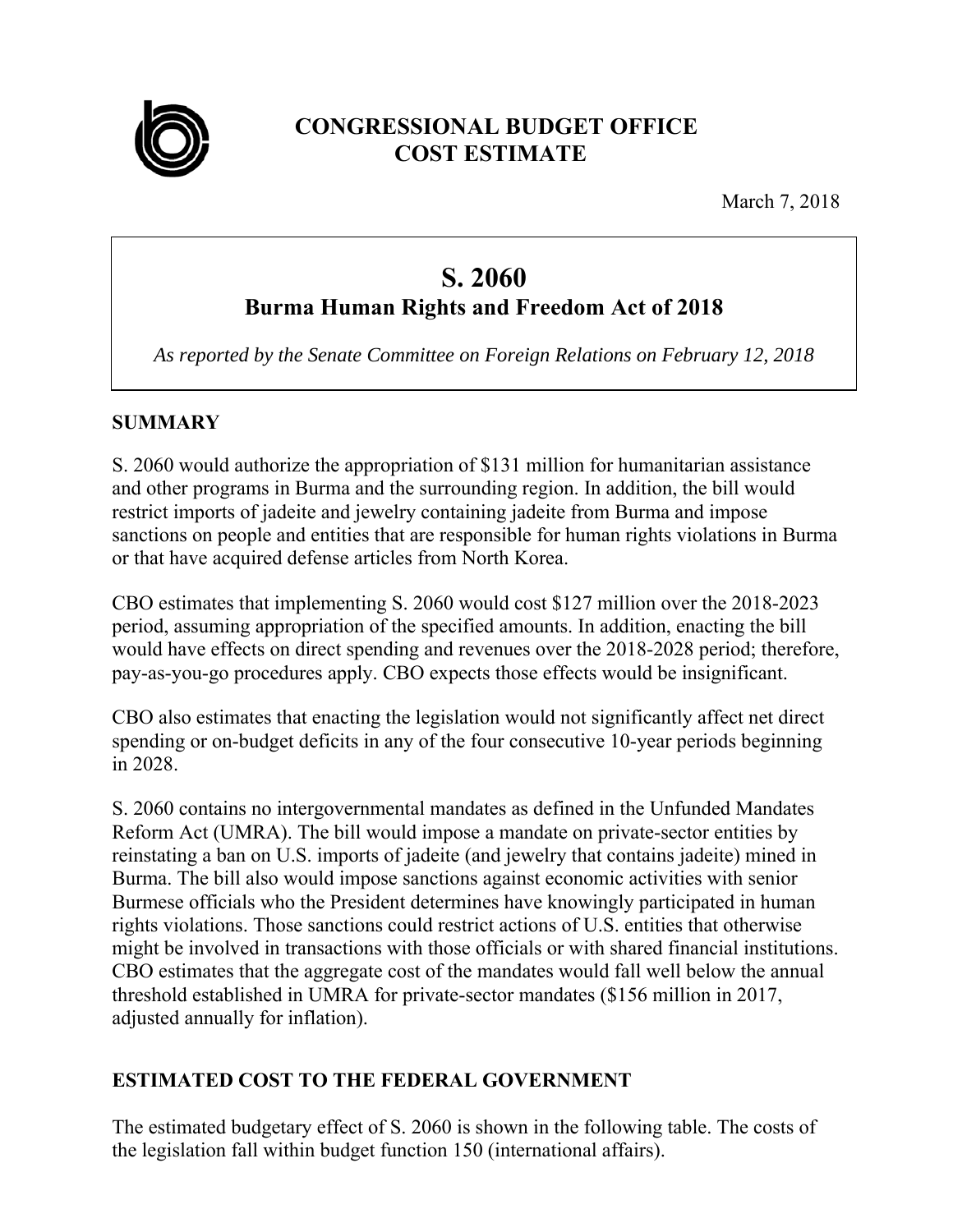|                                                        |                                                       | By Fiscal Year, in Millions of Dollars |                     |                     |                |          |               |
|--------------------------------------------------------|-------------------------------------------------------|----------------------------------------|---------------------|---------------------|----------------|----------|---------------|
|                                                        | 2018                                                  | 2019                                   | 2020                | 2021                | 2022           | 2023     | 2018-<br>2023 |
|                                                        | <b>INCREASES IN SPENDING SUBJECT TO APPROPRIATION</b> |                                        |                     |                     |                |          |               |
| <b>Authorization Level</b><br><b>Estimated Outlays</b> | 131<br>52                                             | $\theta$<br>58                         | $\overline{0}$<br>8 | $\overline{0}$<br>6 | $\overline{0}$ | $\theta$ | 131<br>127    |

### **BASIS OF ESTIMATE**

For this estimate, CBO assumes that S. 2060 will be enacted near the middle of fiscal year 2018 and that the specified amounts will be appropriated shortly thereafter.

### **Spending Subject to Appropriation**

Section 5 of S. 2060 would authorize the appropriation of \$131 million in 2018 for the Department of State and the U.S. Agency for International Development—\$104 million for humanitarian assistance and \$27 million for programs to reduce conflict and promote reconciliation. Based on historical spending patterns for similar activities, and assuming appropriation of those amounts, CBO estimates that outlays for that assistance would total \$127 million over the 2018-2023 period.

Several other provisions would have insignificant costs. Those provisions would:

- Require the Department of State and the Department of the Treasury to enforce sanctions against people and entities found to be responsible for human rights violations in Burma;
- Support U.S. sanctions against people or entities found to have acquired defense articles from North Korea; and
- Require the Administration to provide to the Congress a strategy to promote economic development in Burma and report on engagement between the U.S. military and the Burmese military and on ethnic cleansing and other human rights abuses occurring in Burma.

Using information from the Administration on the costs of enforcing sanctions and on the costs of similar reporting requirements, CBO estimates that implementing those provisions would cost less than \$500,000 over the 2018-2022 period; such spending would be subject to the availability of appropriated funds.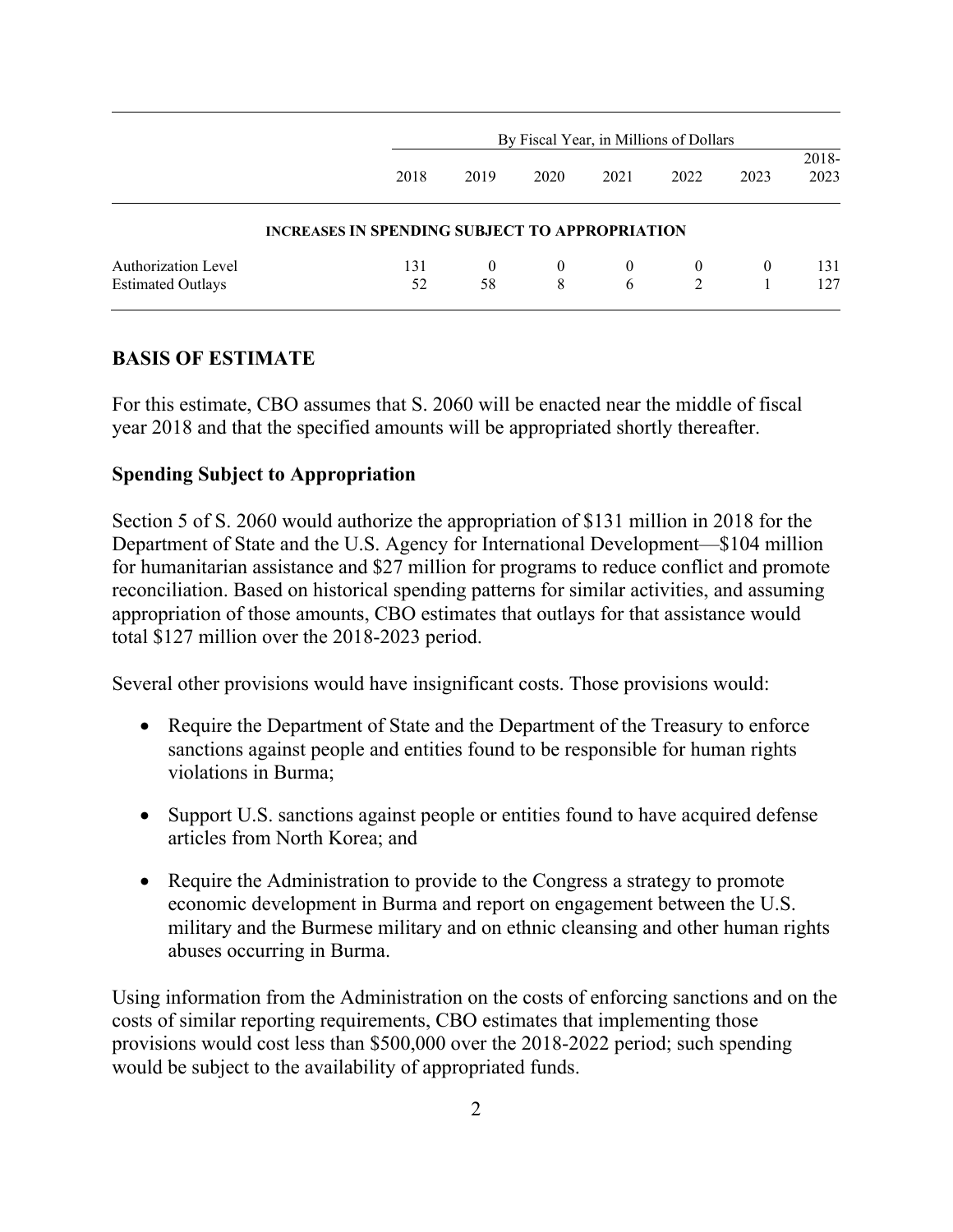Finally, section 13 would authorize the Department of State to provide assistance to entities that investigate and preserve evidence of ethnic cleansing, genocide, and war crimes in parts of Burma and to support transitional justice (measures to promote peace and justice in countries transitioning out of armed conflict or repression). The department currently provides assistance to entities that are documenting human rights violations in Burma. Although it is possible that the department would increase such assistance under the bill, CBO has no basis for estimating such additional amounts. In addition, CBO has no basis for estimating when or in what form the department would provide additional assistance for transitional justice.

#### **Direct Spending and Revenues**

Enacting S. 2060 would increase the number of people who would be denied visas by the State Department and the number who would be subject to civil or criminal penalties. Most visa fees are retained by the department and spent without further appropriation, but some fees are deposited into the Treasury as revenues. Penalties also are recorded as revenues, and a portion can be spent without further appropriation. However, CBO estimates that implementing the sanctions under S. 2060 would affect very few additional people and thus would have insignificant effects on revenues and direct spending.

The bill also would amend the Burmese Freedom and Democracy Act of 2003 to prohibit U.S. imports of Burmese jadeite and jewelry containing jadeite. Under the bill, the President could terminate the ban if the government of Burma demonstrates progress toward reforming the country's jadeite industry, specifically by increasing financial transparency. CBO estimates that the ban would result in an insignificant decrease in revenues in the form of loss of customs duties collected on those imports.

#### **PAY-AS-YOU-GO CONSIDERATIONS**

The Statutory Pay-As-You-Go Act of 2010 establishes budget-reporting and enforcement procedures for legislation affecting direct spending or revenues. Pay-as-you-go procedures apply to this legislation because enacting it would affect direct spending and revenues; however, CBO estimates that those effects would be insignificant.

#### **INCREASE IN LONG-TERM DIRECT SPENDING AND DEFICITS**

CBO estimates that enacting S. 2060 would not significantly affect net direct spending or on-budget deficits in any of the four consecutive 10-year periods beginning in 2028.